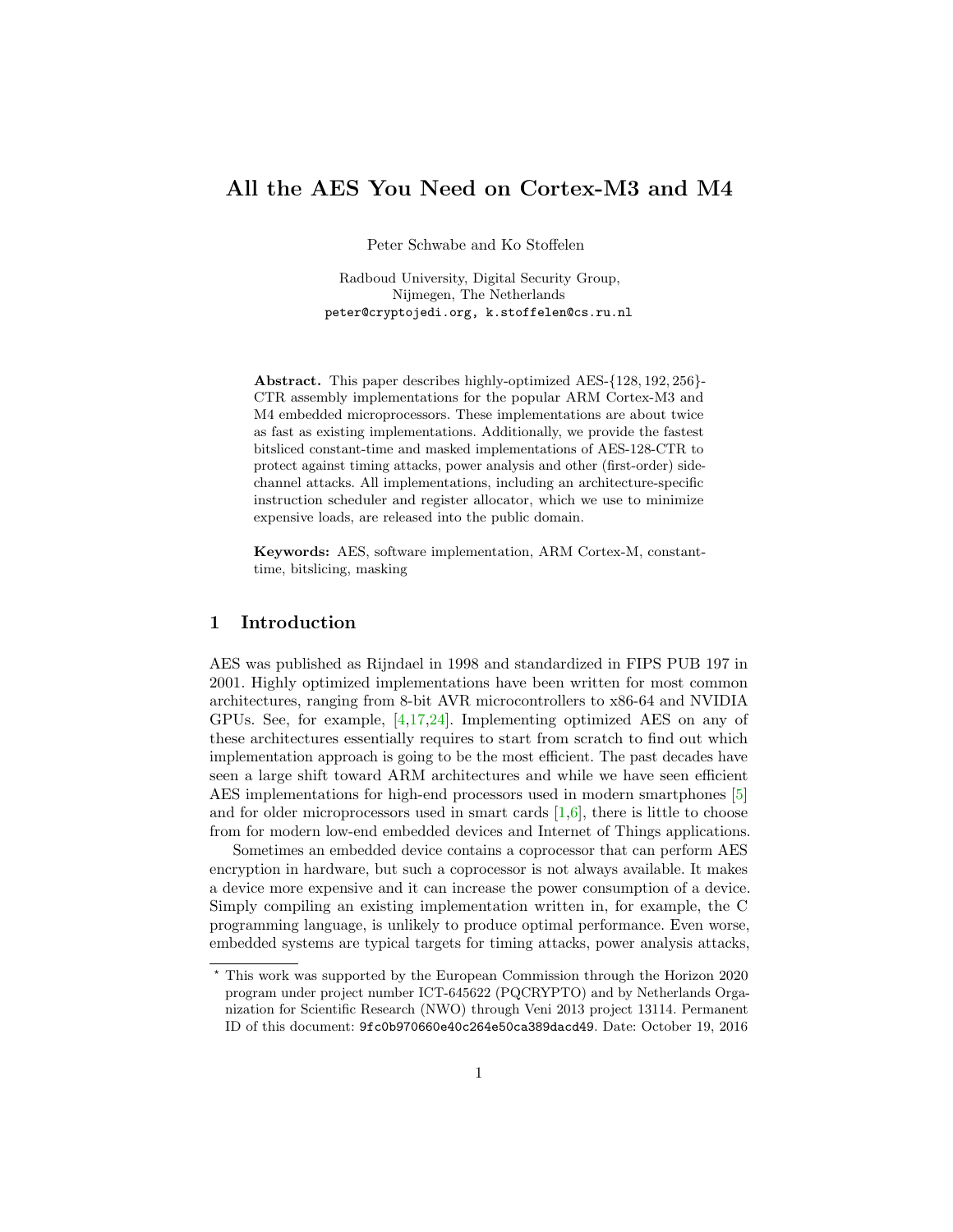and other forms of side-channel attacks, so software for those devices typically needs to include adequate protection against such attacks.

We fill these gaps by providing highly optimized AES software implementations for two of the most popular modern microprocessors for constrained embedded devices, the ARM Cortex-M3 and the Cortex-M4. Our implementations of AES- {128, 192, 256}-CTR are more than twice as fast as existing implementations. We also provide a single-block AES-128 implementation, a constant-time AES-128-CTR implementation and a masked implementation that is secure against first-order power analysis attacks. All of them are the fastest of their kind. They are put into the public domain and available at [https://github.com/Ko-/aes](https://github.com/Ko-/aes-armcortexm)[armcortexm](https://github.com/Ko-/aes-armcortexm).

The results of this paper are not only interesting for "stand-alone" AES encryption. In the ongoing CAESAR competition for authenticated encryption schemes, 14 out of the 29 remaining second round candidates are based on AES or the AES round function. Our implementations will be helpful to speed up those candidates on embedded ARM microcontrollers.

Organization of the paper. In Section [2,](#page-1-0) we will first discuss AES and give an outline of the different implementation approaches. We will also provide an overview of the target architecture and what features we can benefit from when optimizing software for speed. Section [3](#page-4-0) then discusses our fastest AES implementations, based on the T-tables approach, while Section [4](#page-7-0) and [5](#page-10-0) consider our constant-time bitsliced and our masked implementation, respectively. We report performance benchmarks and provide a comparison to related work at the end of each of the Sections [3–](#page-4-0)[5.](#page-10-0)

## <span id="page-1-0"></span>2 Preliminaries

#### 2.1 Implementing AES

AES is a substitution-permutation network that operates on 128-bit blocks. Key sizes of 128, 192, and 256 bits are supported. Depending on the key size, the network has 10, 12, or 14 rounds, respectively. The nonlinear substitution layer consists of the SubBytes step, where an 8-bit S-box is applied to each byte of the state. The linear permutation layer consists of ShiftRows and MixColumns, to provide diffusion. In the beginning, between all rounds, and at the end, the AddRoundKey step xors the state with round keys that are derived from the main key during a key schedule. MixColumns is omitted in the final round [\[12\]](#page-13-1). In software, there are four main implementation approaches:

- Traditional: All steps are implemented "as is"; typically SubBytes is implemented through a 256-byte lookup table.
- T-tables: SubBytes, ShiftRows, and MixColumns are combined in 4 1024-byte lookup tables. Each AES round then consists of 16 masks, 16 loads from the lookup tables and 4 loads from the round keys, and 16 XORs. This leads to very efficient implementations on platforms with a word size of at least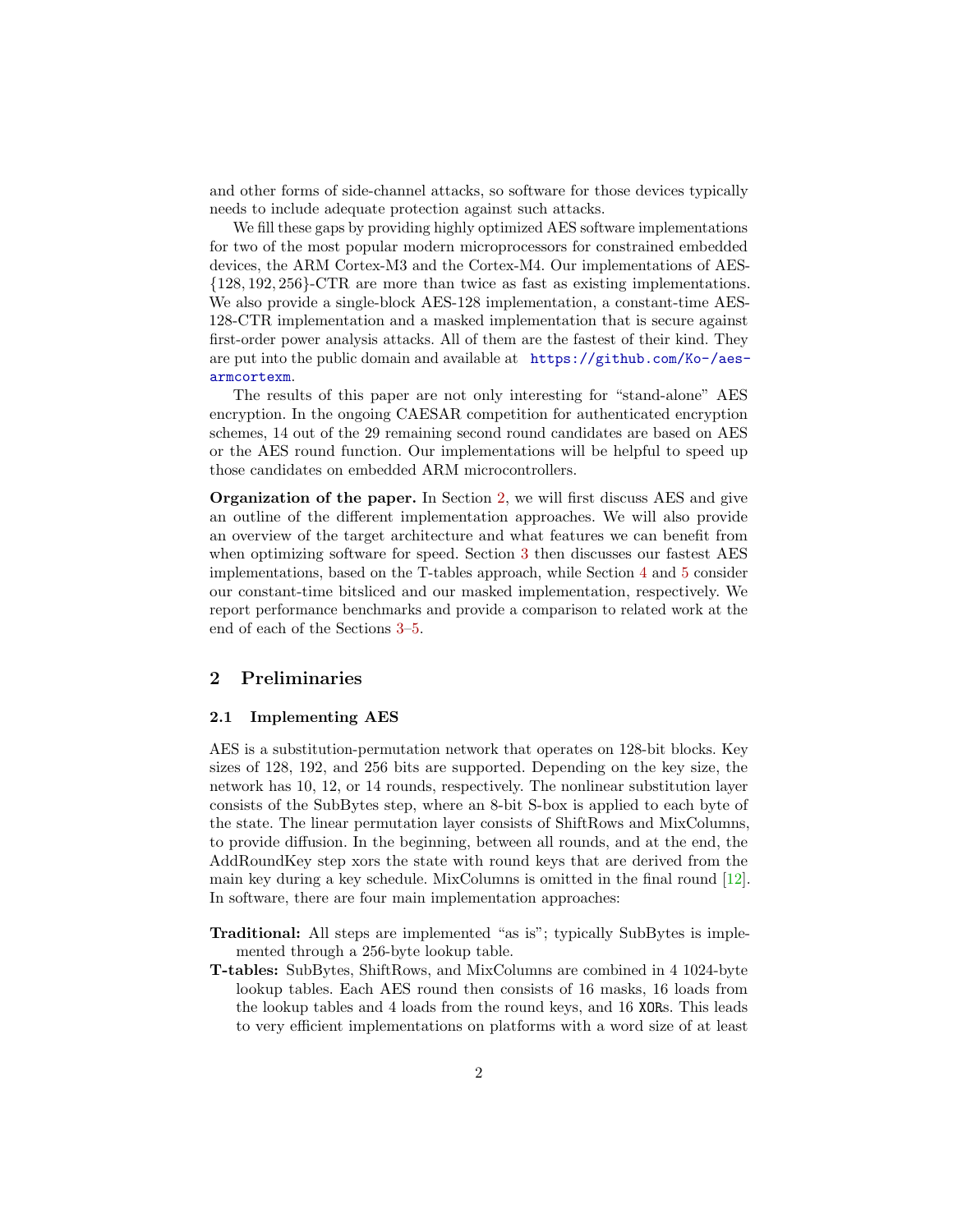32 bits. At the cost of extra rotations, only 1 lookup table is required. This strategy was already suggested in the original Rijndael proposal [\[11\]](#page-13-2). Our fastest implementations in Section [3](#page-4-0) are based on this approach.

- Vector permute: The disadvantage of the T-tables approach is that key- and data-dependent lookups open the door for timing attacks on architectures with cache. See, for example, [\[3,](#page-12-4)[25,](#page-14-1)[33\]](#page-14-2). Another approach to implementing AES, which avoids such data-dependent lookups, uses vector-permute instructions [\[15\]](#page-13-3). However, such instructions are unavailable on our target platform, which is why we do not go into more detail on this strategy.
- Bitslicing: Another approach that does not require lookup tables is bitslicing, originally introduced for DES by Biham [\[7\]](#page-12-5). The core idea is that data is split over multiple registers, but that other blocks are used to fill the registers. Multiple blocks can then be processed in parallel in a SIMD fashion. This approach is especially beneficial for architectures with large registers. For AES, the 128-bit state is usually bytesliced over 8 registers, as this allows for an efficient linear layer. Various papers describe bitsliced implementations of AES on Intel processors  $[19,20,21]$  $[19,20,21]$  $[19,20,21]$ ; the most recent one by Käsper and Schwabe from 2009 is still the software speed-record holder [\[17\]](#page-13-0). Our implementations in Sections [4](#page-7-0) and [5](#page-10-0) are also using bitslicing.

#### 2.2 ARM Cortex-M

The Cortex-M is a family of 32-bit processors by ARM meant for use in embedded microcontrollers. They are designed to be cheap and to be energy efficient, while still being powerful enough to offer adequate performance in applications such as automotive systems, medical instruments, the Internet of Things, or other consumer products. As of 2015, over 10 billion of these processors have been shipped [\[27\]](#page-14-3).

The Cortex-M3 was announced in 2004, while the Cortex-M4 is a more recent successor from 2010. Both microprocessors have 16 32-bit registers, of which three are reserved for program counter, stack pointer, and link register. The link pointer can be pushed to the stack to free another register. Both microprocessors support the ARMv7-M architecture and the Thumb-2 technology, but the Cortex-M4 supports additional instructions for digital signal processing, i.e., the ARMv7E-M architecture. However, we do not use these extensions.

Bitwise and arithmetic instructions take one cycle on these architectures, except for divisions or writes to the program counter. Branches, loads, and stores may take more cycles, which is why they can easily bottleneck the performance. A distinguishing feature of the ARM architecture is the availability of barrel-shifting registers. This means that we can do arithmetic on rotated or shifted registers, without any additional cost for the rotation or shift.

We used the STM32L100C and STM32F407VG development boards. The first comes with 256 KB of flash memory, 16 KB of RAM, and 4 KB of EEPROM. It can run a Cortex-M3 core at up to 32 MHz. The second is more powerful and has a 168 MHz Cortex-M4 core, 1024 KB of flash memory, 192 KB of RAM, and a true-random-number generator.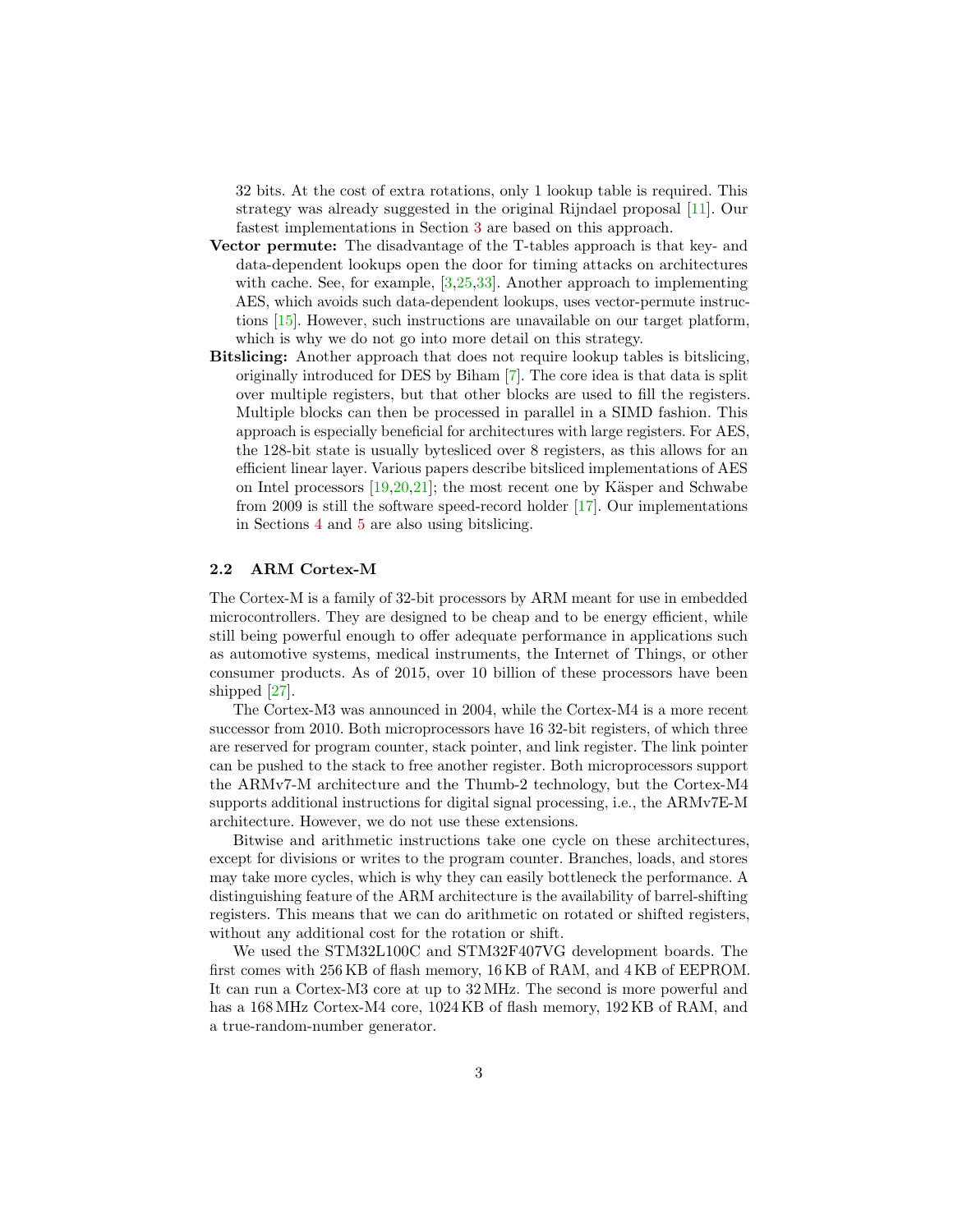#### 2.3 Accelerating memory access

Memory access can be expensive in terms of CPU cycles. Additionally, there are a lot of ways to introduce penalty cycles. Carefully optimized software therefore avoids as many potential delays as possible. Here we list a number of generic strategies related to memory access to reduce the cycle count of programs running on the Cortex-M3 and M4. A siginifcant portion of our speedups of AES stem from a combination of these strategies.

Flash. The instructions and tables are typically stored in flash memory. Accessing flash can introduce a number of wait states, depending on the relative clock frequency of the microprocessor core and the memory chip. For our development boards, the STM32L100C and STM32F407VG, STMicroelectronics describes in its documentation when it is possible to have zero wait states  $[29, p. 59, tbl. 13][30,$  $[29, p. 59, tbl. 13][30,$  $[29, p. 59, tbl. 13][30,$ p. 80, tbl. 10]. For example, on the STM32L100C, the CPU clock can only run at 16 MHz for a supply voltage of 3.3 V. To be able to compare the performance of implementations across different devices or boards, it is important to be in this scenario.

RAM. Something similar holds for accessing RAM, where the stack is stored. On the STM32F407VG, four different regions of RAM are available: SRAM1, SRAM2, SRAM3, and CCM. In our case it turned out to be faster to use the core coupled memory (CCM), as it uses the D-bus directly.

Alignment. The Cortex-M3 and M4 support Thumb-2 technology, which means that 16-bit and 32-bit encodings of instructions can freely be mixed. However, consider the case that a 16-bit instruction starts at a word-aligned address, followed by one or more 32-bit instructions. The 32-bit instructions are then no longer word-aligned, which may cause penalty cycles for the instruction fetcher, which fetches multiple instructions at a time. In this case, forcing the use of a 32-bit encoding for the first instruction by adding a  $\cdot$  w suffix can improve the instruction alignment and reduce the cycle count. Our implementations take this into consideration. Penalty cycles may also be introduced when branching to addresses that are not word-aligned, when loading from memory at addresses that are not word-aligned or when not loading full words from memory. Implementers needs to take care of the alignment themselves. Our implementations carefully avoid these penalty cycles.

Pipelining loads. Most str instructions take 1 cycle, because of the availability of a write buffer, but  $1dr$  instructions generally take at least 2 cycles. However, n **Ldr** instructions can be pipelined together to be executed in  $n + 1$  cycles if there are no address dependencies and the program counter remains untouched. An instruction such as ldm pipelines all of its loads together, but when it is followed by an ldr, those will not be pipelined together. For our implementations, we pipeline as many loads as possible.

Caches and prefetch buffers. The Cortex-M3 and M4 by themselves do not have any caches. However, caches can be added in embedded devices or development boards to boost the performance. For example, the STM32F407VG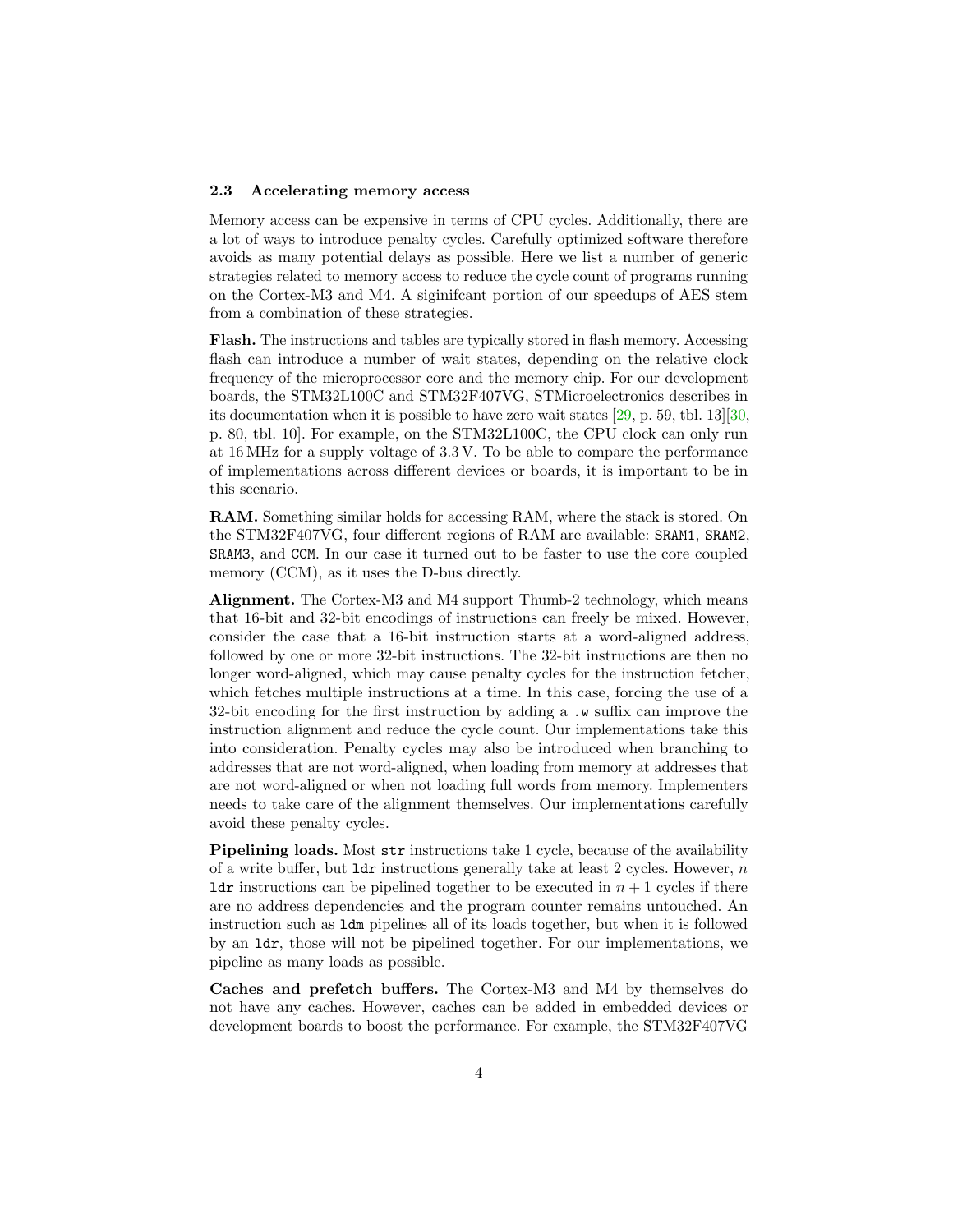contains 64 128-bit lines of instruction cache memory and 8 128-bit lines of data cache memory [\[30,](#page-14-5) p. 90]. It also contains an instruction prefetch buffer to reduce the experienced number of wait states when a microprocessor running at a high clock frequency accesses flash memory to fetch 128 bits of instructions [\[30,](#page-14-5) p. 82]. The STM32L100C supports a similar prefetch buffer when 64-bit flash access is enabled [\[29,](#page-14-4) p. 59].

Data location. When one wants to read data that is stored in the flash memory, one first needs to load the address of the data block before one can load the data itself. However, when data is located within 4096 bytes of the value of the program counter, the first load instruction can be replaced by an adr pseudo-instruction that is really an addition or subtraction of the program counter, which may save one cycle, depending on whether the load could be pipelined. It is therefore useful to store data close to where the data is being used.

## <span id="page-4-0"></span>3 Making AES fast

Ever since Rijndael was standardized as AES, a lot of effort has been put into making fast and secure software implementations for a large range of platforms and architectures. Numerous optimization tricks have been suggested to improve the performance. For T-table-based implementations, the majority is summarized in [\[4\]](#page-12-0). In this section we discuss which strategies are useful to apply on the Cortex-M3 and M4.

Using the T-table-based approach, AES-128-CTR can typically be implemented in 720 instructions: 208 loads, 4 stores, 160 shifts, 176 masks, 168 xors and 4 others [\[4\]](#page-12-0). Thanks to ARM's barrel-shifting registers, we can do combined shifts and masks, saving 160 instructions. [\[4\]](#page-12-0) also mentions scaled-index loads and second-byte instructions. A scaled-index load is the option to shift the offset of a load instruction for free, while a second-byte instruction allows for extracting the second byte of a register in one instruction. Both features are supported by our architecture, but as all shifts are already fully subsumed, these optimizations no longer yield any additional advantage.

Byte loads and two-byte loads could save another 8 instructions by not requiring an additional mask, but loads that are not word-aligned cause a penalty cycle, so for speed these optimizations are of little use. Other potential optimization strategies, such as combining masks and inserts or loads and xors, are not possible in a single instruction on these platforms. Being able to do byte extraction via loads allows to exchange arithmetic instructions for load instructions, but loads are either as fast or slower, so this strategy gives no advantage either.

With *round-key recomputation*, only one out of four round-key words is stored for all rounds except the first. During encryption, the other parts of the round keys can be recomputed on the fly, exchanging 30 loads for 30 xors. However, in our case the loads can be fully pipelined and the round keys from the previous round would not fit into registers anymore, so this would also not reduce the total number of cycles. Round-key caching, where all round keys are kept in registers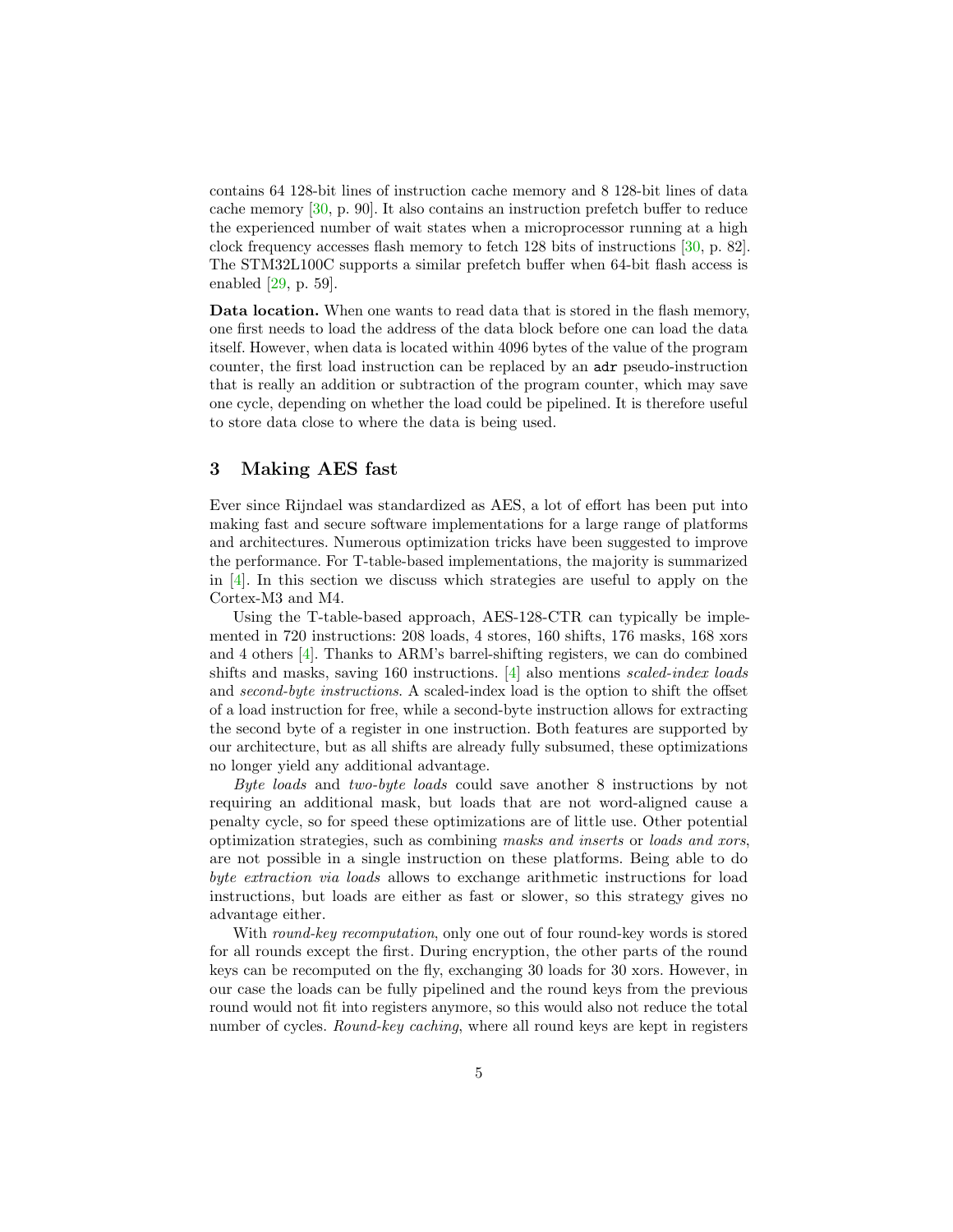when encrypting multiple blocks, would require even more registers. Another technique called padded registers exists, where a 32-bit value is stored in a 64-bit register in such a way that combing shifts and masks can be done a bit more cleverly. However, our registers are too small to use anything like this.

However, counter-mode caching helps to save another 81 instructions in the main loop. In counter mode, for 256 consecutive blocks, only 1 byte of the input changes. This means that through the first and second AES round, computations that do not depend on this one byte can be cached and reused. Starting from the third round, everything will depend on all input bytes. While there is some additional overhead involved in storing and retrieving the cached values, this trick already leads to a speedup when only 2 blocks are processed.

#### 3.1 Our implementations

Our implementations of AES-128 encryption, AES-128-CTR, AES-192-CTR, and AES-256-CTR use one 1024-byte lookup table. The extra rotates that this would normally cause come for free thanks to ARM's barrel shifting registers. Using four tables would save another 40 1-cycle instructions in the key schedule, and 16 1-cycle instructions in the final round for encryption, but as there is typically little memory available on microcontrollers and the improvement in speed is only marginal, we decided that this trade-off was not worth it. AES-128 decryption needs two 1024-byte lookup tables. On the other hand, the 16 mask instructions in the final round are no longer required.

Key expansion is performed separately, as the round keys can be reused for multiple blocks. In our implementation of counter mode, there is a 32-bit counter and a 96-bit nonce. The reason is that then we do not have to deal with a carry from the counter and a conditional add for the second counter word, which gives another small speedup. We consider a 32-bit counter, providing a maximum stream length of  $2^{32} \cdot 16 = 68719476736$  bytes, to be large enough in a typical microcontroller environment.

The performance of our speed-optimized implementations is summarized in Table [1.](#page-6-0) All results are averages over 10000 runs with random keys, inputs, and, if applicable, nonces. For encryption in counter mode, the number of cycles reflects the average number of cycles per block when processing 256 blocks, or 4096 bytes. Loops are fully unrolled, so the code size can be reduced drastically with only a small performance penalty. Note that data in ROM is typically shared by key expansion and encryption/decryption, so it has to be in memory only once. Under RAM usage, I/O refers to the amount of RAM that is required to store the input and output for the functions, e.g.,  $192 + 2m$  means that we require 4 bytes for the counter, 12 for the nonce, 176 for all round keys,  $m$  for our  $m$ -byte input, and m for the m-byte output. Again,  $I/O$  data is typically shared by key expansion and encryption/decryption and the same stack space can be reused for the encryption/decryption function call. It turns out that the same code runs in slightly fewer cycles on the Cortex-M3, which is most likely caused by the different way that instructions are fetched.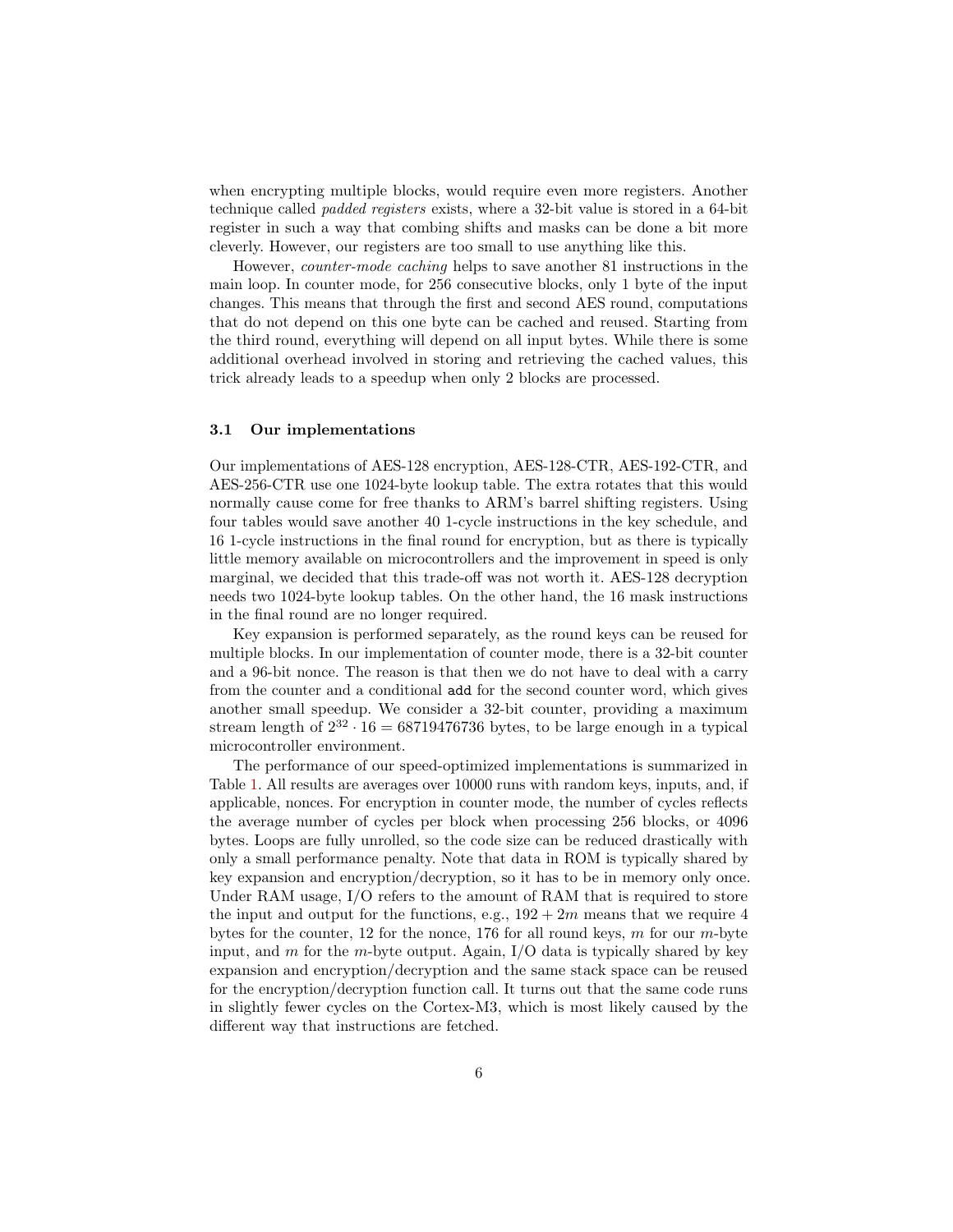| Algorithm                               |       |        |         |      | Speed (cycles) $\vert ROM \rangle$ (bytes) $\vert RAM \rangle$ (bytes) |           |
|-----------------------------------------|-------|--------|---------|------|------------------------------------------------------------------------|-----------|
|                                         | M3    |        | M4 Code | Data |                                                                        | I/O Stack |
| AES-128 key expansion encryption        | 289.8 | 294.8  | 902     | 1024 | 176                                                                    | 32        |
| AES-128 key expansion decryption 1180.0 |       | 1174.6 | 3714    | 2048 | 176                                                                    | 176       |
| AES-128 single block encryption         | 659.4 | 661.7  | 2034    |      | $1024 176+2m $                                                         | 44        |
| AES-128 single block decryption         | 642.5 | 648.3  | 1974    |      | $2048 176+2m $                                                         | 44        |
| $AES-128-CTR$                           | 546.3 | 554.4  | 2192    |      | $1024 192+2m $                                                         | 72        |
| AES-192 key expansion                   | 264.9 | 272.2  | 810     | 1024 | <b>240</b>                                                             | 32        |
| $AES-192-CTR$                           | 663.2 | 673.0  | 2576    |      | $1024 224 + 2m$                                                        | 72        |
| AES-256 key expansion                   | 364.8 | 371.8  | 1166    | 1024 | <b>240</b>                                                             | 32        |
| $AES-256-CTR$                           | 786.9 | 791.7  | 2960    |      | $1024 256+2m $                                                         | 72        |

<span id="page-6-0"></span>Table 1. Performance of unprotected AES

### 3.2 Comparison to existing implementations

There are few publicly available AES implementations optimized for the Cortex-M3 and M4:

- In the SharkSSL crypto library, a speed of 1066.7 cycles per block is claimed for AES-128-ECB on the Cortex-M3 [\[28\]](#page-14-6). CTR mode is unavailable.
- A company called Cryptovia sells an implementation that does AES-128 on a single block in 1463 cycles [\[10\]](#page-13-7), also on the Cortex-M3.
- The latest version of mbed TLS [\[26\]](#page-14-7), formerly known as PolarSSL, contains a table-based AES-128-CTR implementation that takes 1247.4 cycles per block on the M3, while AES-[1](#page-6-1)28 key expansion takes  $41545$  cycles<sup>1</sup>.
- NXP hosts the AN11241 AES library [\[23\]](#page-13-8), but its implementation is very slow. AES-128-ECB runs in 4179.1 cycles per block on the M3, while the  $AES-128$  $AES-128$  $AES-128$  key expansion takes 1089 cycles<sup>1</sup>.
- The fastest implementation currently listed by the FELICS benchmarking framework [\[13\]](#page-13-9) encrypts a single block with AES-128 in 1816 cycles on a Cortex-M3. The fastest key scheduling takes  $724$  $724$  $724$  cycles<sup>2</sup>.

We therefore claim that our CTR-mode implementations are about twice as fast as existing implementations. We also require fewer cycles than optimized implementations for older yet similar ARM architectures [\[1\]](#page-12-2), even though in [\[1\]](#page-12-2) heavy use is made of the fact that the full lookup tables fit in the data cache on a StrongARM-1110, which does not hold for our platforms.

<span id="page-6-1"></span> $1$  We used gcc -03 -funroll-loops -fno-schedule-insns with GCC 6.1.1 for these benchmarks, the best set of compiler flags we could find, based on all sets that are tried in the SUPERCOP benchmarking framework.

<span id="page-6-2"></span> $2$  AES 128 128 V06 in scenario 0 with  $-0s$  and with  $-03$ , respectively.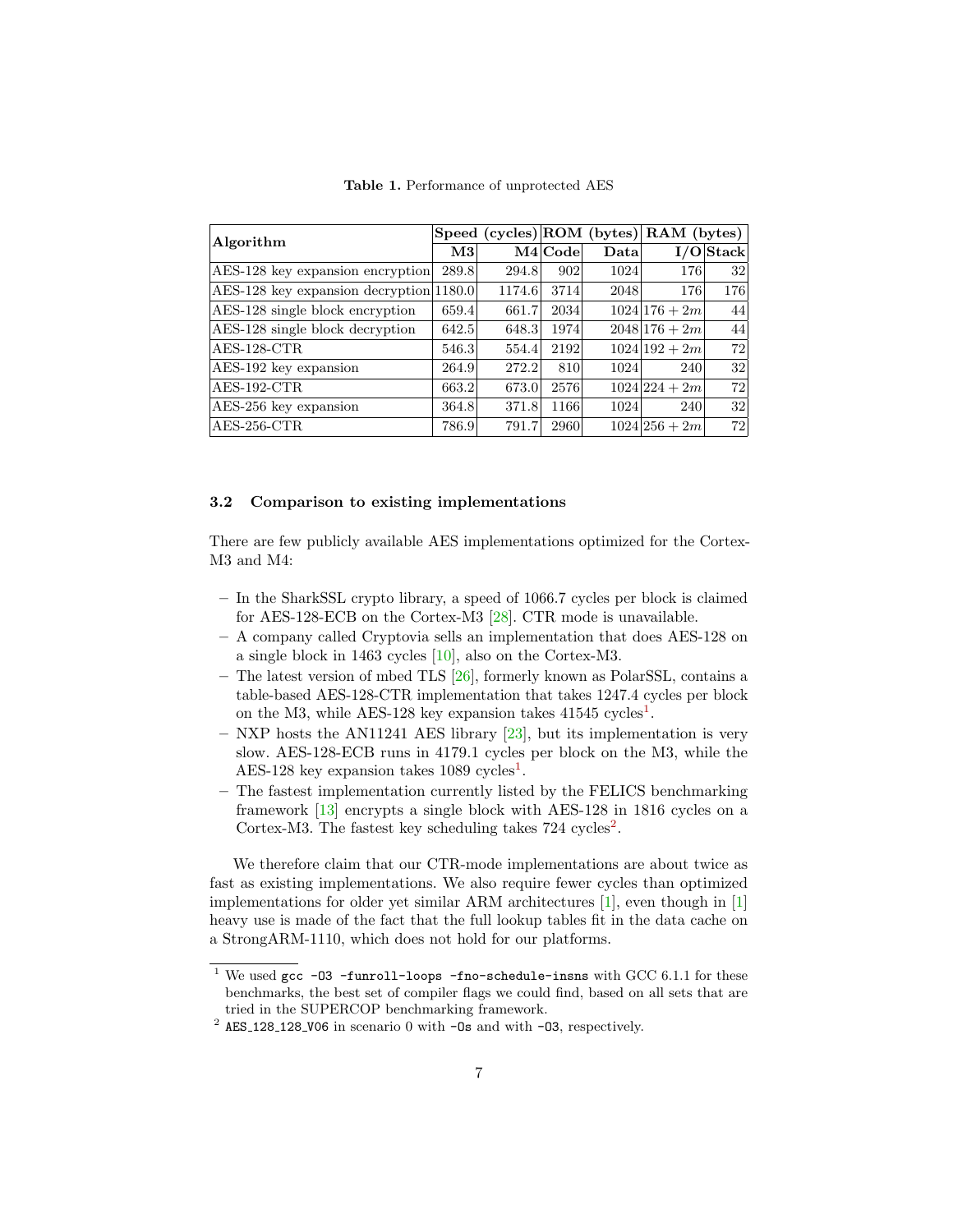#### 3.3 Benchmarking with FELICS

The FELICS framework [\[13\]](#page-13-9) has been proposed as an open system to benchmark the performance of implementations of lightweight cryptographic systems on three different microprocessors, one of them being the ARM Cortex-M3. Cycle counts and memory usage are measured for three usage scenarios. Scenario 0 deals with single-block encryption, where the round keys are stored in RAM. In scenario 1, 128 bytes are encrypted in CBC mode. In scenario 2, 128 bits are encrypted in CTR mode.

This choice of scenarios means that our implementation needs to be adapted to fit in the framework. In particular, counter-mode caching can no longer be used and needs to be removed, which impacts the performance. Furthermore, the decryption algorithm and decryption key expansion are now required as well in scenarios 0 and 1. But most importantly, the FELICS framework does not set the number of wait states, which means that a load from memory will cost more than 2 cycles and that reported cycle counts are biased toward implementations with less load instructions. This greatly slows down the overall performance of our implementation.

The framework reports 1641 cycles for our encryption in scenario 0 and 578 cycles for our key schedule. Although this is still faster than currently listed results, the margin is smaller. This also holds for scenarios 1 and 2.

## <span id="page-7-0"></span>4 Protecting against timing attacks

While the availability of caches allows for speedups on platforms with relatively slow memory, it also makes table-based AES implementations vulnerable to cache-timing attacks [\[3,](#page-12-4)[18\]](#page-13-10). A popular technique for writing a constant-time AES implementation that is still reasonably fast, is by applying bitslicing. Of course, caches can be simply disabled when performing cryptographic operations, but this implementation also serves as a step toward the masked implementation.

Bitslicing is often explained as a technique where every bit of the state is stored in a separate register, such that we can do operations on the bits independently and such that we can process 32 blocks in parallel on 32-bit machines. However, in the case of AES this is not the fastest way to bitslice, as most operations are byte-oriented. Full bitslicing would also increase the amount of registers needed to store the state by a factor of 32. There are very few architectures that have enough registers to keep the bitsliced state in registers, so there would be a lot of overhead in storing and loading data to other types of memory.

Könighofer suggested in  $[19]$  to 'byteslice' and to process 4 blocks in parallel on an architecture with 64-bit registers. Käsper and Schwabe were able to process 8 blocks in parallel using 128-bit registers [\[17\]](#page-13-0). Unfortunately, the Cortex-M3 and M4 only have 32-bit registers, so we can only process 2 blocks in parallel while still retaining an efficient implementation of the linear layer.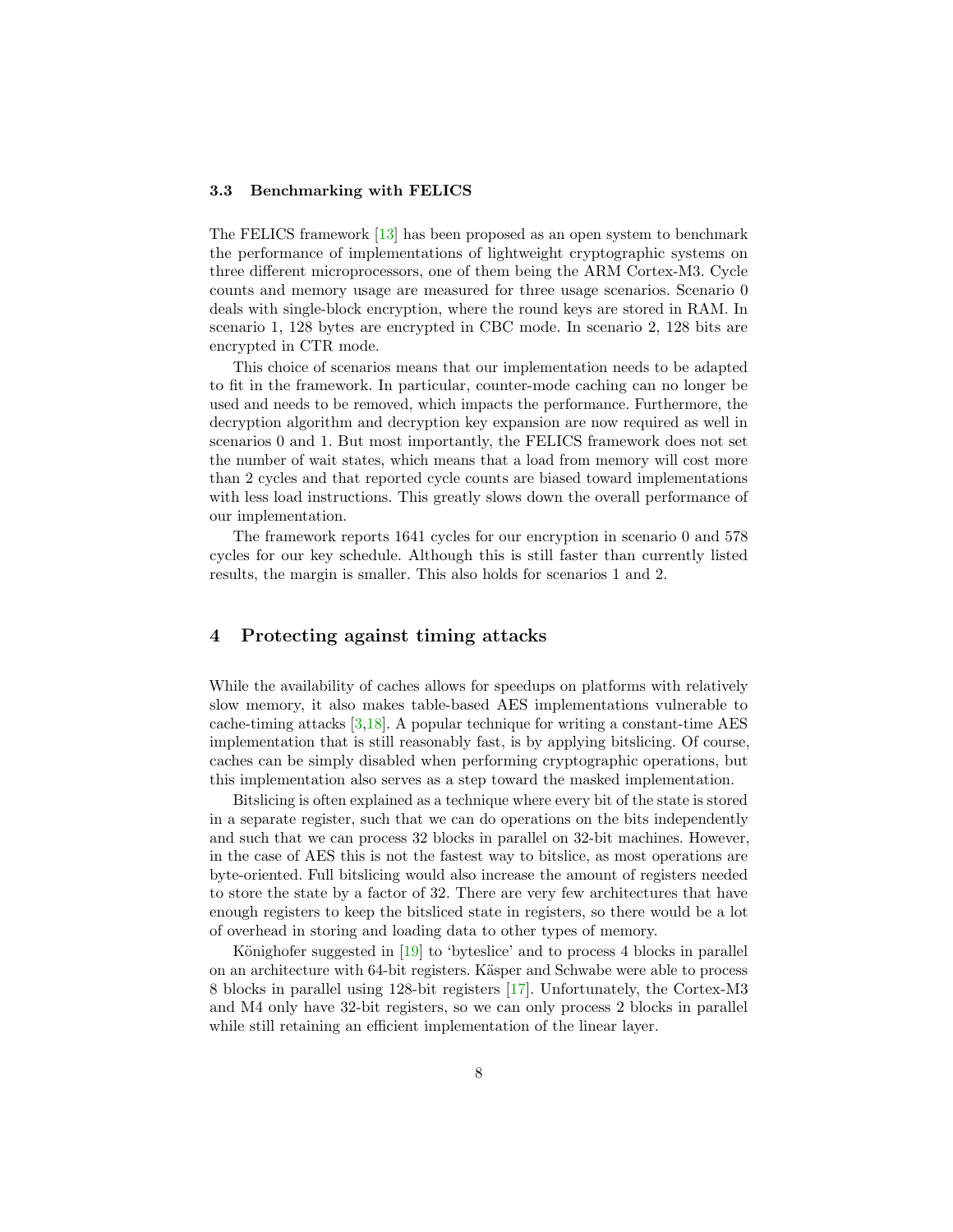#### 4.1 Our implementation

After key expansion, the round keys are stored in their bitsliced representation. To transform to bitsliced representation, we require 12 SWAPMOVE operations [\[22\]](#page-13-11).

```
SWAPMOVE(a, b, n, m) {
  t = ((a \gg n) \oplus b) & m
  b = b \oplus ta = a \oplus (t \ll n)}
```
Due to ARM's barrel shifter, we can implement SWAPMOVE in just 4 1-cycle instructions, which gives a transformation overhead of 48 cycles.

```
eor t, b, a, 1s1 \#nand t, m
eor b, t
eor a, a, t, 1sr #n
```
During encryption, the AES state is first transformed to bitsliced representation. AddRoundKey is then again just a matter of xoring the bitsliced round keys with the bitsliced state.

For SubBytes, a lot of research has been done on an efficient hardware implementation of the AES S-box [\[9\]](#page-13-12). These results are also very useful for bitsliced software implementations. Boyar and Peralta found a circuit with only 115 gates [\[8\]](#page-12-6), which was later improved to 113: 32 AND gates, 77 XOR gates, and 4 XNOR gates. This is the smallest known implementation, which is why we used it as a basis for our implementation. However, with only 14 available registers, it is impossible to implement it directly in 113 instructions. We need more instructions to deal with storing values on the stack or with recomputation of values. We wrote an ad hoc combined instruction scheduler and register allocator that is tailored to our microprocessors.

Scheduling. Both instruction scheduling and register allocation are hard problems, as is the combined problem. Compilers usually implement a graph coloring algorithm and/or linear-scan allocation. They aim to schedule well on average, but do not necessarily generate the most efficient assembly for a specific part of code.

Existing compilers do not provide a lot of options to play with different scheduling and allocation strategies, which is why we decided to write an ARMspecific instruction scheduler and register allocator. This allows us to focus on ARM's three-operand instructions and to try several approaches. We aim to minimize the number of loads and stores and the usage of the stack. We first reschedule instructions to reduce the size of the active data set, by pushing instructions down based on their left-hand side and by pushing instructions up based on their right-hand side. Then we allocate registers in a greedy fashion, where we insert loads and stores when necessary and try to leave the output in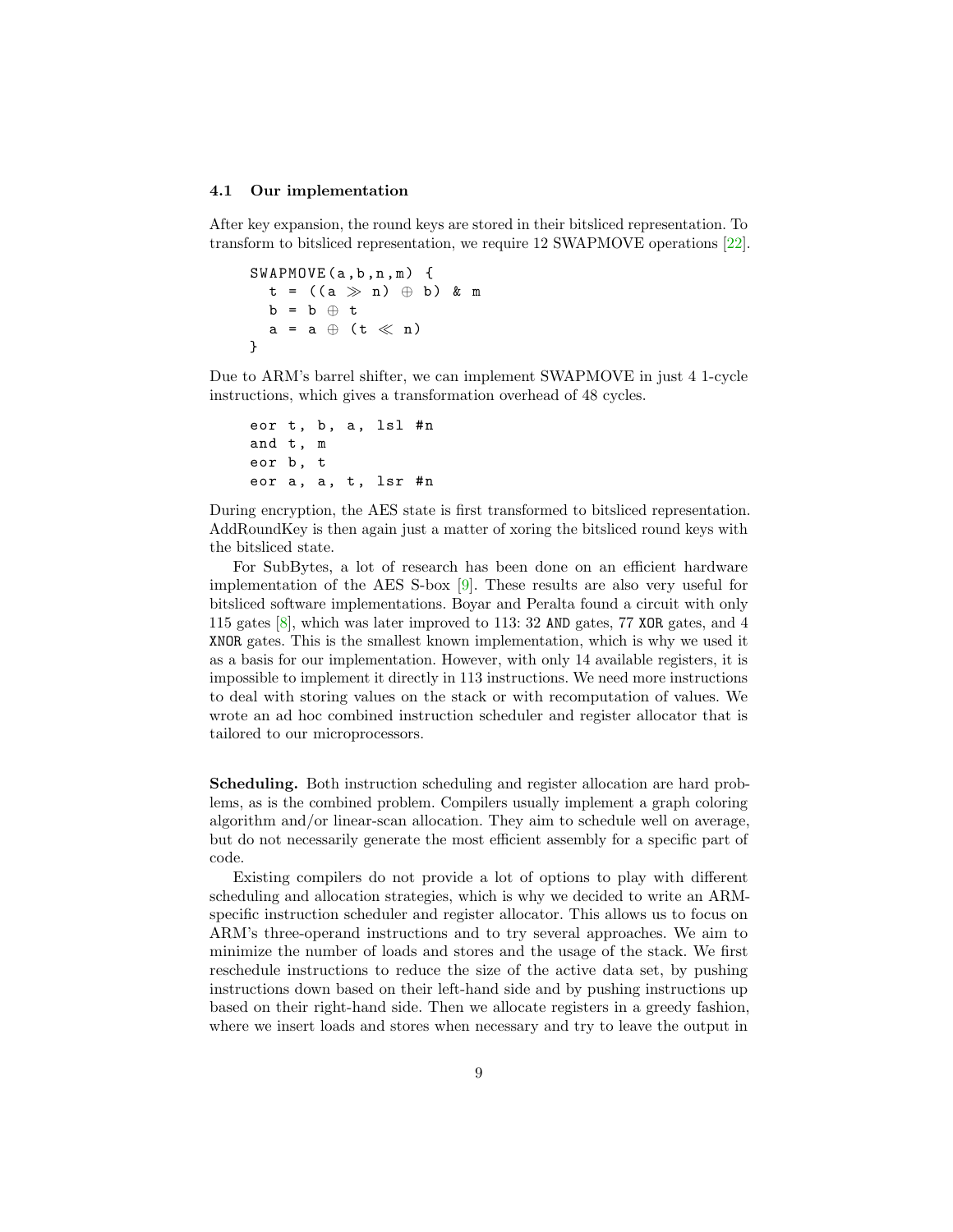registers. A more thorough overview of the tool is provided in [\[31\]](#page-14-8), including a comparison against the compilers GCC, Clang, and the ARM Compiler.

Our tool is nondeterministic because of hash randomization in Python, so we try several scheduling strategies multiple times and only use the best result. With our scheduler we are able to compute the AES S-box in 145 instructions: the 113 original operations, 16 loads and 16 stores. It is unknown whether this is optimal.

ShiftRows on a bitsliced state can be computed very efficiently on modern Intel CPUs using 8 SSSE3 byte-shuffling instructions [\[17\]](#page-13-0). However, something like this is unavailable on the Cortex-M3 and M4. We use the ubfx and uxtb bitfield instructions, together with eor on shifted registers, to compute ShiftRows in  $8 \cdot 13 = 104$  1-cycle instructions. The code below performs ShiftRows on r9, while r12 and r5 are used as temporary registers.

```
uxtb.w r12, r9
ubfx r5 , r9 , #14 , #2
eor r12, r12, r5, 1s1 #8
ubfx r5, r9, #8, #6
eor r12 , r12 , r5 , lsl #10
ubfx r5 , r9 , #20 , #4
eor r12 , r12 , r5 , lsl #16
ubfx r5 , r9 , #16 , #4
eor r12 , r12 , r5 , lsl #20
ubfx r5 , r9 , #26 , #6
eor r12 , r12 , r5 , lsl #24
ubfx r5 , r9 , #24 , #2
eor r9 , r12 , r5 , lsl #30
```
In contrast, the barrel shifters allow us to compute MixColumns in just 27 eor instructions on shifted registers, which is even more efficient than in [\[17\]](#page-13-0).

To update the counter for the next blocks, one can either store the bitsliced representation and operate on this, or one can use the original representation and transform this to bitsliced representation every two blocks. While the first may appear to be faster, we implemented both and it turned out that the latter is in fact more efficient. This is due to overhead caused by the limited way in which you can do conditional execution with IT-blocks on these microprocessors.

Table [2](#page-10-1) contains performance benchmarks of our implementation. Again, speed is measured as the average number of cycles per block when encrypting 256 consecutive blocks, which explains the decimal for the encryption. The amount of cycles is exactly equal for all 10000 combinations of random nonces, keys, and inputs that we tried. We see a slowdown of roughly a factor 2.9 compared to our previous implementation. Note, however, that when one can disable the caches during the AES execution or when caches are not available at all, our previous faster implementations are also constant-time and should be favored. We verified that after disabling caches, the cycle counts are exactly equal for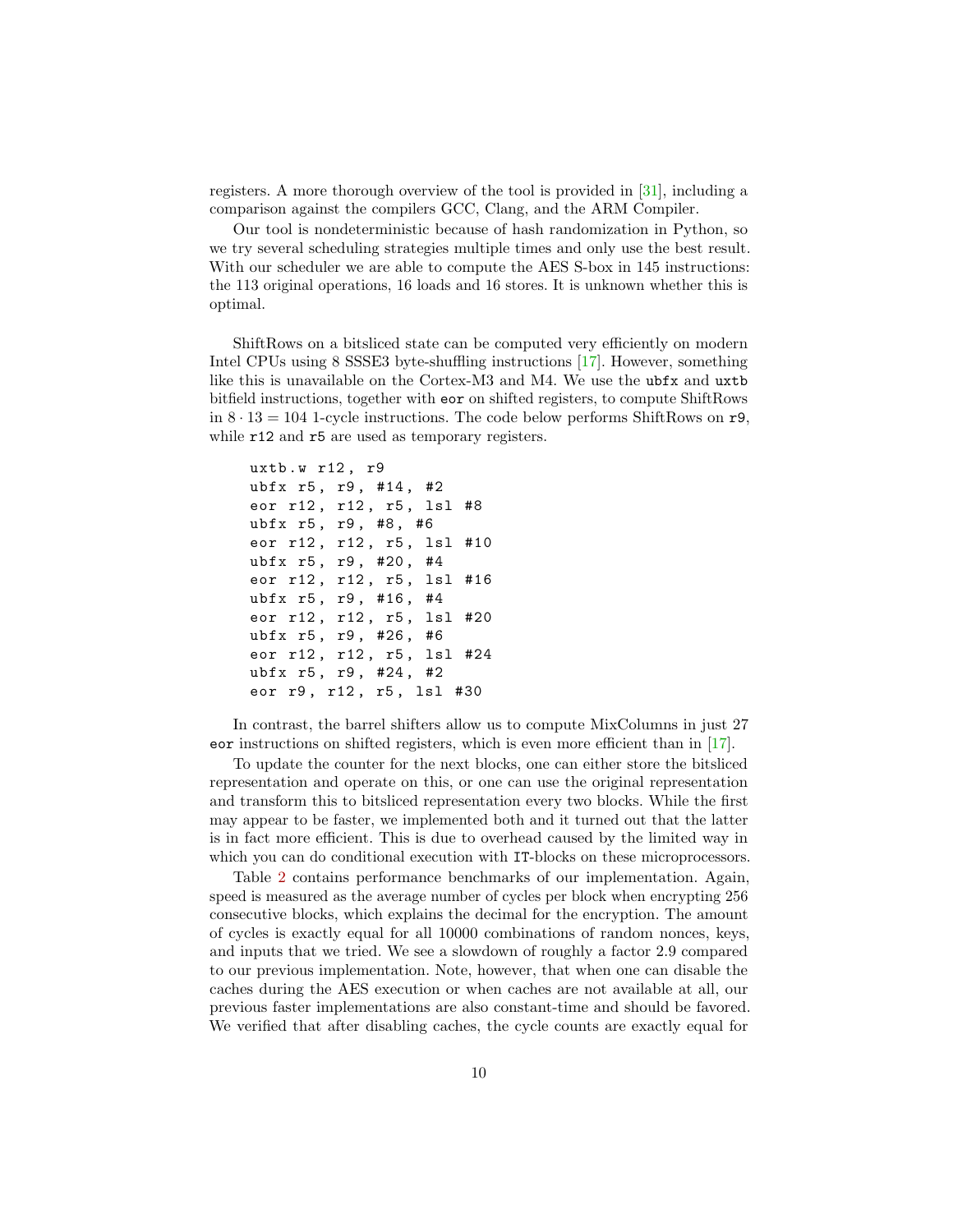random combinations of inputs and keys. There is little related work that would make a fair comparison.

| Algorithm               |               |        |              |       | Speed (cycles) ROM (bytes) RAM (bytes) |           |  |
|-------------------------|---------------|--------|--------------|-------|----------------------------------------|-----------|--|
|                         | $\mathbf{M3}$ |        | M4 Code      | Datal |                                        | I/O Stack |  |
| AES-128 bitsliced       | 1027.8        | 1033.8 | - 3434       | 1036  | 368                                    | 188       |  |
| key expansion           |               |        |              |       |                                        |           |  |
| $AES-128-CTR$           | 1616.6        |        | 1617.6 12120 |       | $12 368+2m $                           | 108       |  |
| bitsliced constant-time |               |        |              |       |                                        |           |  |

<span id="page-10-1"></span>Table 2. Performance of constant-time AES

## <span id="page-10-0"></span>5 Protecting against side-channel attacks

Microprocessors are typical targets for side-channel attacks such as differential power analysis or differential electromagnetic analysis. A well-known countermeasure against first-order side-channel attacks that is used in practice is by Boolean masking, where a secret intermediate value  $a$  is split into two statistically independent shares, i.e.,  $r_a$  and  $\bar{a} = (a \oplus r_a)$ , where  $r_a$  is called a random mask. Linear operations can be computed on both shares independently. After a linear operation, the shares can be xored together to unmask the result. Nonlinear operations are more difficult to mask securely. Trichina suggested the following provably secure method to mask  $a \cdot b$  [\[32\]](#page-14-9), where  $\bar{a} = (a \oplus r_a), \bar{b} = (b \oplus r_b),$  and  $r_a, r_b, r$  are random masks:

$$
((\bar{a}\cdot\bar{b})\oplus((r_a\cdot\bar{b})\oplus((r_a\cdot r_b)\oplus r)))\oplus(r_b\cdot\bar{a}).
$$

This means that every AND operation requires 4 AND operations, 4 XOR operations, and 1 load (of  $r$ ) to mask.

We added first-order Boolean masking using Trichina gates to our constanttime bitsliced implementations to find out how much this additional security would cost on common microprocessors.

#### 5.1 Our implementation

To generate the masks, we need a source of randomness. The STM32F407VG contains a random number generator (RNG) that guarantees a new 32-bit random word every 40 periods of the RNG clock. In the case of AES, 8 random words are required to mask the input, as two blocks are processed in parallel, and 320 random words are required for a single encryption, as SubBytes contains 32 AND operations and is executed in all 10 rounds. While interleaving randomness generation and executing instructions can decrease the waiting time, the performance of the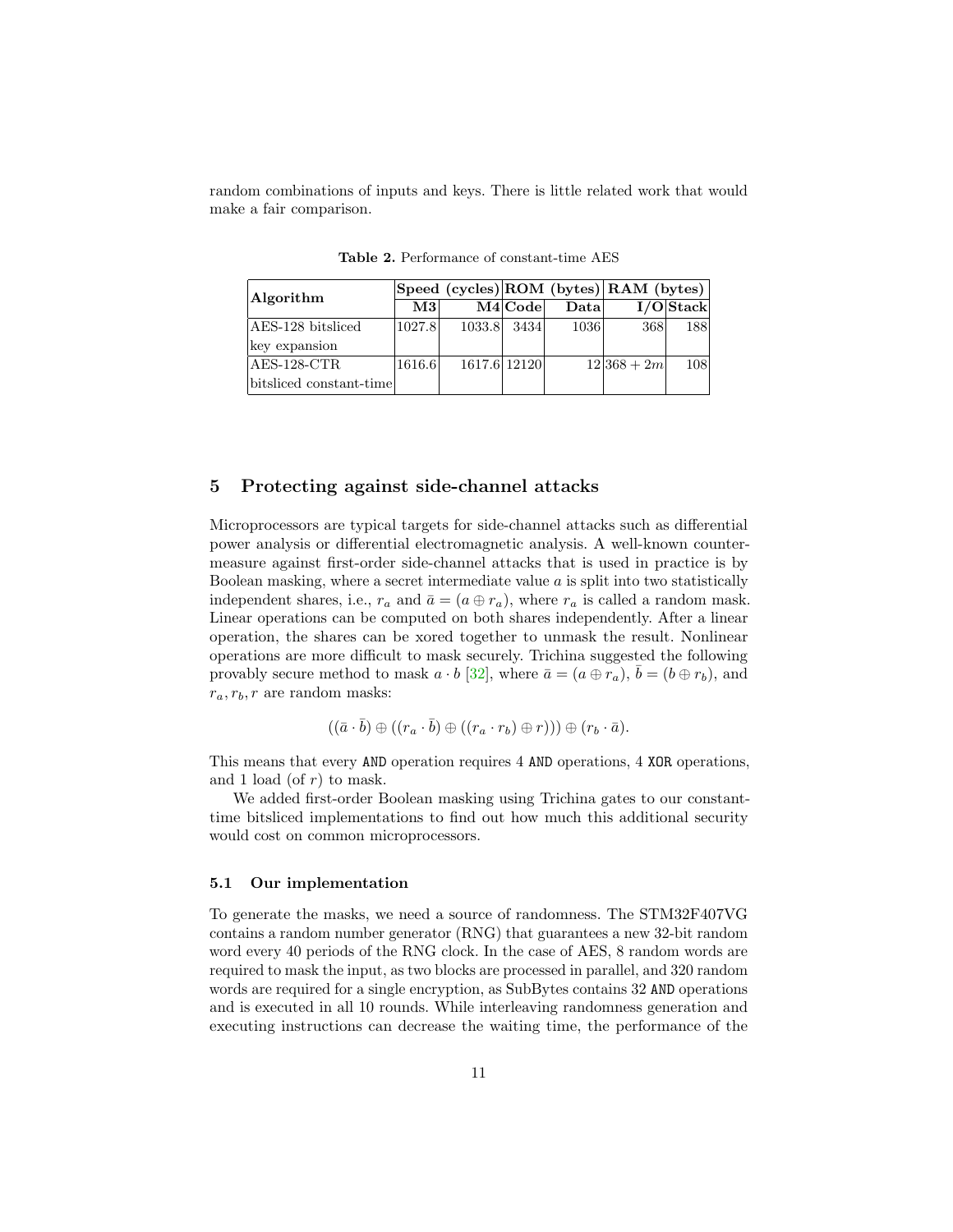implementation will greatly depend on the performance of the RNG and the relative clock frequency between the core and the RNG.

All other operations are linear, so at least a factor of 2 slowdown can be expected there. However, because the size of the active data set doubles and will not fit in 14 registers anymore, a lot of overhead is created by additional loads and stores. Our scheduler manages to generate a securely masked bitsliced SubBytes implementation in  $2 \cdot 83 + 4 \cdot 32 = 294$  XORs,  $4 \cdot 32 = 128$  ANDs, 99 stores and 167 loads, that are pipelined as much as possible. Once more, the speed is measured as the average number of cycles per block when encrypting 256 consecutive blocks. The cycle counts are precisely equal for all combinations of inputs, keys, and nonces.

<span id="page-11-0"></span>Table 3. Performance of masked constant-time AES

| Algorithm            | Speed (cycles) ROM (bytes) RAM (bytes) |              |         |       |                   |           |  |
|----------------------|----------------------------------------|--------------|---------|-------|-------------------|-----------|--|
|                      | $\mathbf{M3}$                          |              | M4 Code | Datal |                   | I/O Stack |  |
| AES-128-CTR          | N/A                                    | 7422.6 39916 |         |       | $12 368+2m $ 1588 |           |  |
| masked constant-time |                                        |              |         |       |                   |           |  |

The performance of the final implementation is summarized in Table [3.](#page-11-0) Note that of these 7422.6 cycles per block, 2132.5 are spent on generating random words and pushing them to the stack, while all the rest takes 5290.1 cycles per block. A faster RNG could significantly boost the total speed. Of the 1588 bytes on the stack, 1312 are taken by the 328 random words.

### 5.2 Comparison to existing implementations

Balasch et al. [\[2\]](#page-12-7) showed at CHES 2015 that adding first-order Boolean masking with Trichina gates slows the implementation down by roughly a factor of 5 on the Cortex-A8. On the Cortex-M4, we see something similar compared to the unmasked bitsliced implementation, with a factor 4.6, although a faster RNG could reduce this to almost a factor of 3.5. Furthermore, we require less randomness because we based ourselves on the 113-gate SubBytes implementation.

Goudarzi and Rivain [\[14\]](#page-13-13) investigated the performance of different approaches to higher-order masking based on the ISW masking scheme [\[16\]](#page-13-14) by implementing masked versions of AES and PRESENT on the ARM7TDMI-S microprocessor, a somewhat older architecture from 2001 that is still widely deployed. For first-order masking, their fastest implementation takes 49329 cycles [\[14,](#page-13-13) tbl. 16, standard AES with parallel Kim-Hong-Lim S-box, 2 shares], which is a factor 5.6 more than ours, but that comparison is not entirely fair as we do not support higher-order masking. However, instruction timings appear to be similar between the two architectures.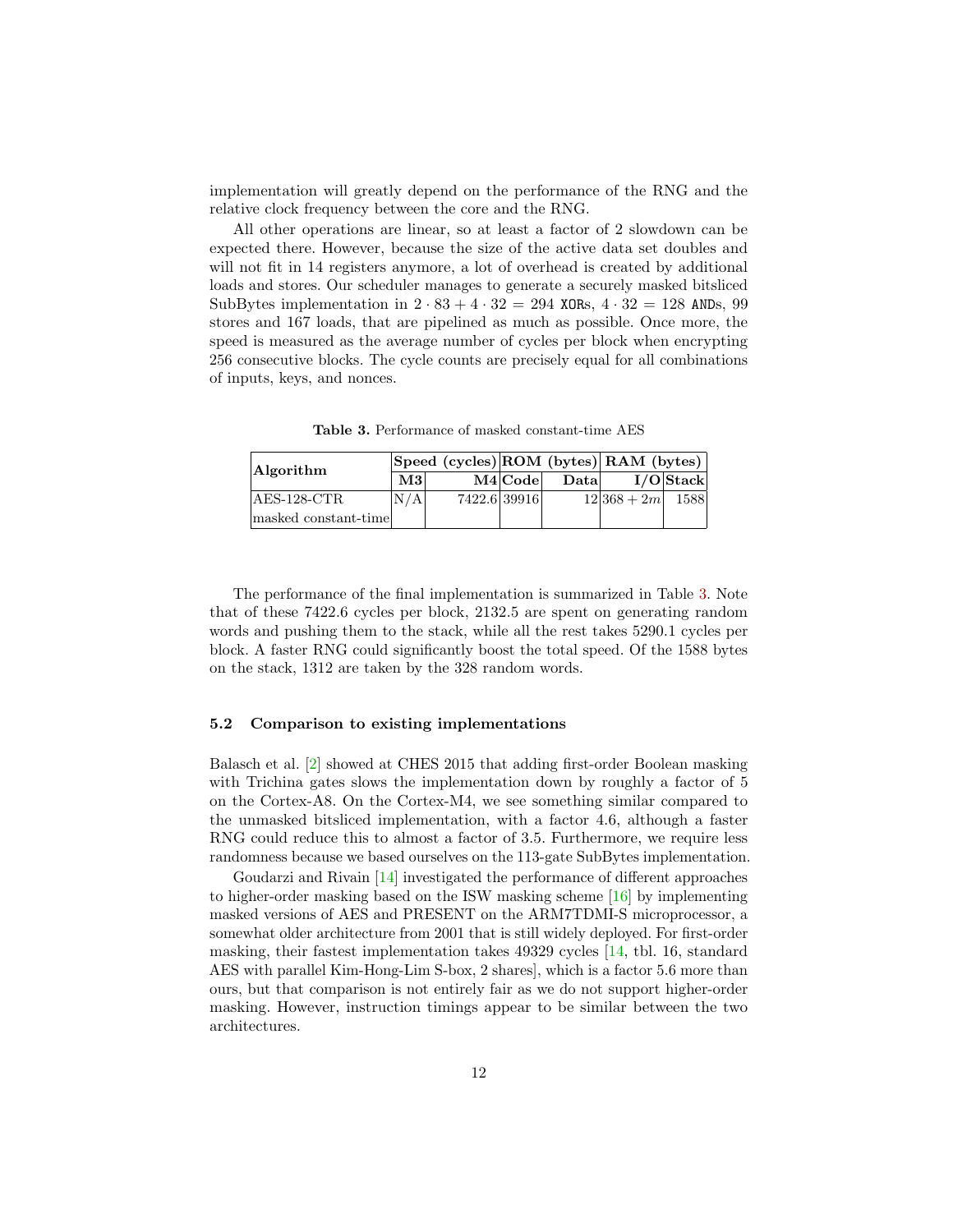## 6 Conclusion and outlook

This paper presented various speed-optimized AES software implementations for multiple use case scenarios, including side-channel attack protection, for the ARM Cortex-M3 and M4. All of them are the fastest of their kind. Additionally, we provide an ARM-specific instruction scheduler and register allocator that is of independent interest to optimize other software for these platforms. All software is put into the public domain, which also may benefit the performance of (AES-based) CAESAR candidates on modern embedded microcontrollers.

We admit that the 'all the AES you need' claim in our tittle does not hold for use cases that need to protect against higher-order side-channel attacks. We plan to have an assembly generator for higher-order masked AES implementations, although one then may want to resort to masking schemes other than gate-level masking.

## References

- <span id="page-12-2"></span>1. Kubilay Atasu, Luca Breveglieri, and Marco Macchetti. Efficient AES implementations for ARM based platforms. In Proceedings of the 2004 ACM Symposium on Applied Computing, pages 841–845. ACM, 2004.
- <span id="page-12-7"></span>2. Josep Balasch, Benedikt Gierlichs, Oscar Reparaz, and Ingrid Verbauwhede. DPA, bitslicing and masking at 1 GHz. In Tim Güneysu and Helena Handschuh, editors, Cryptographic Hardware and Embedded Systems – CHES 2015, volume 9293 of LNCS, pages 599–619. Springer, 2015.
- <span id="page-12-4"></span>3. Daniel J. Bernstein. Cache-timing attacks on AES. [https://cr.yp.to/antif](https://cr.yp.to/antiforgery/cachetiming-20050414.pdf) [orgery/cachetiming-20050414.pdf](https://cr.yp.to/antiforgery/cachetiming-20050414.pdf), 2005.
- <span id="page-12-0"></span>4. Daniel J. Bernstein and Peter Schwabe. New AES software speed records. In Dipanwita Roy Chowdhury and Vincent Rijmen, editors, Progress in Cryptology  $-$  INDOCRYPT 2008, volume 5365 of LNCS, pages 322–336. Springer, 2008. <http://cryptojedi.org/users/peter/#aesspeed>.
- <span id="page-12-1"></span>5. Daniel J. Bernstein and Peter Schwabe. NEON crypto. In Emmanuel Prouff and Patrick Schaumont, editors, Cryptographic Hardware and Embedded Systems  $CHES$  2012, volume 7428 of LNCS, pages 320-339. Springer, 2012. [https:](https://cryptojedi.org/papers/#neoncrypto) [//cryptojedi.org/papers/#neoncrypto](https://cryptojedi.org/papers/#neoncrypto).
- <span id="page-12-3"></span>6. Guido Bertoni, Luca Breveglieri, Pasqualina Fragneto, Marco Macchetti, and Stefano Marchesin. Efficient software implementation of AES on 32-bit platforms. In Burton S. Kaliski, Çetin K. Koç, and Christof Paar, editors, Cryptographic Hardware and Embedded Systems – CHES 2002, volume 2523 of LNCS, pages 159–171. Springer, 2003.
- <span id="page-12-5"></span>7. Eli Biham. A fast new DES implementation in software. In Eli Biham, editor, Fast Software Encryption, volume 1267 of LNCS, pages 260–272. Springer, 1997. [http://www.cs.technion.ac.il/users/wwwb/cgi-bin/tr-get.cgi/1997](http://www.cs.technion.ac.il/users/wwwb/cgi-bin/tr-get.cgi/1997/CS/CS0891.pdf) [/CS/CS0891.pdf](http://www.cs.technion.ac.il/users/wwwb/cgi-bin/tr-get.cgi/1997/CS/CS0891.pdf).
- <span id="page-12-6"></span>8. Joan Boyar and René Peralta. A new combinational logic minimization technique with applications to cryptology. In Paola Festa, editor, *Experimental Algorithms*, volume 6049 of LNCS, pages 178–189. Springer, 2010. [http://eprint.iacr.org/](http://eprint.iacr.org/2009/191/) [2009/191/](http://eprint.iacr.org/2009/191/).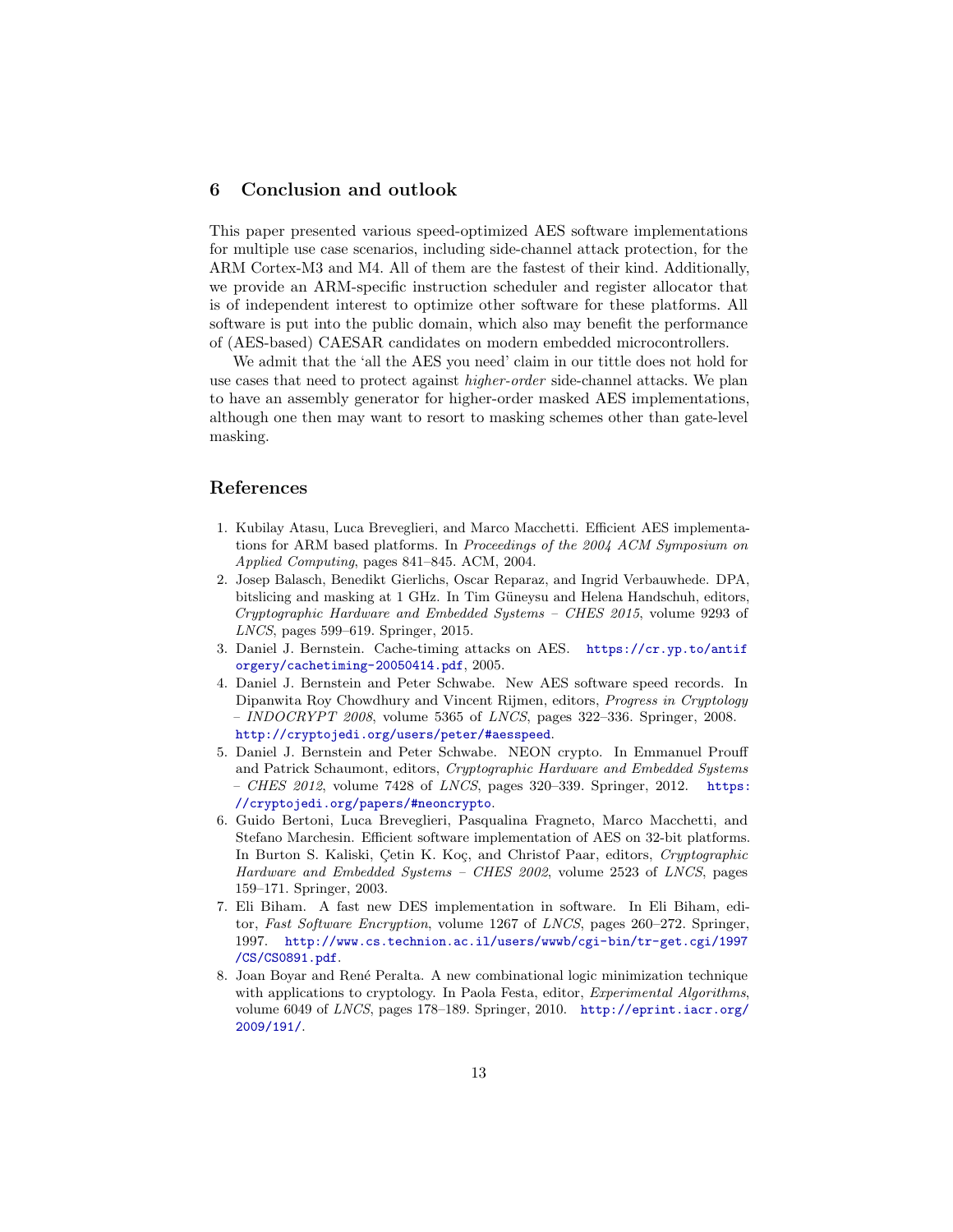- <span id="page-13-12"></span>9. D. Canright. A very compact S-box for AES. In Josyula R. Rao and Berk Sunar, editors, Cryptographic Hardware and Embedded Systems – CHES 2005, volume 3659 of LNCS, pages 441–455. Springer, 2005.
- <span id="page-13-7"></span>10. Cryptovia. AES algorithms for ARM CPU. [http://www.cryptovia.com/ARM\\_](http://www.cryptovia.com/ARM_AES.html) [AES.html](http://www.cryptovia.com/ARM_AES.html).
- <span id="page-13-2"></span>11. Joan Daemen and Vincent Rijmen. AES proposal: Rijndael, version 2, 1999. <http://csrc.nist.gov/archive/aes/rijndael/Rijndael-ammended.pdf>.
- <span id="page-13-1"></span>12. Joan Daemen and Vincent Rijmen. The design of Rijndael: AES – the Advanced Encryption Standard. Springer, 2013.
- <span id="page-13-9"></span>13. Daniel Dinu, Yann Le Corre, Dmitry Khovratovich, Léo Perrin, Johann Großschädl, and Alex Biryukov. Triathlon of lightweight block ciphers for the Internet of Things. Cryptology ePrint Archive, Report 2015/209, 2015. [http://eprint.iacr.org/20](http://eprint.iacr.org/2015/209/) [15/209/](http://eprint.iacr.org/2015/209/).
- <span id="page-13-13"></span>14. Dahmun Goudarzi and Matthieu Rivain. How fast can higher-order masking be in software? Cryptology ePrint Archive, Report 2016/264, 2016. [http://eprint.ia](http://eprint.iacr.org/2016/264/) [cr.org/2016/264/](http://eprint.iacr.org/2016/264/).
- <span id="page-13-3"></span>15. Mike Hamburg. Accelerating AES with vector permute instructions. In Christophe Clavier and Kris Gaj, editors, Cryptographic Hardware and Embedded Systems – CHES 2009, volume 5747 of LNCS, pages 18–32. Springer, 2009. [http://mikeha](http://mikehamburg.com/papers/vector_aes/vector_aes.pdf) [mburg.com/papers/vector\\_aes/vector\\_aes.pdf](http://mikehamburg.com/papers/vector_aes/vector_aes.pdf).
- <span id="page-13-14"></span>16. Yuval Ishai, Amit Sahai, and David Wagner. Private circuits: Securing hardware against probing attacks. In Dan Boneh, editor, Advances in Cryptology – CRYPTO  $2003$ , volume 2729 of LNCS, pages 463-481. Springer, 2003. [https://www.cs.be](https://www.cs.berkeley.edu/~daw/papers/privcirc-crypto03.pdf) [rkeley.edu/~daw/papers/privcirc-crypto03.pdf](https://www.cs.berkeley.edu/~daw/papers/privcirc-crypto03.pdf).
- <span id="page-13-0"></span>17. Emilia Käsper and Peter Schwabe. Faster and timing-attack resistant AES-GCM. In Christophe Clavier and Kris Gaj, editors, Cryptographic Hardware and Embedded  $Systems - CHES 2009$ , volume 5747 of *LNCS*, pages 1–17. Springer, 2009. <https://cryptojedi.org/papers/#aesbs>.
- <span id="page-13-10"></span>18. Paul C. Kocher. Timing attacks on implementations of Diffie-Hellman, RSA, DSS, and other systems. In Neal Koblitz, editor, Advances in Cryptology – CRYPTO'96, volume 1109 of LNCS, pages 104–113. Springer, 1996. [http://www.cryptography.](http://www.cryptography.com/public/pdf/TimingAttacks.pdf) [com/public/pdf/TimingAttacks.pdf](http://www.cryptography.com/public/pdf/TimingAttacks.pdf).
- <span id="page-13-4"></span>19. Robert Könighofer. A fast and cache-timing resistant implementation of the AES. In Tal Malkin, editor, Topics in Cryptology – CT-RSA 2008, volume 4964 of LNCS, pages 187–202. Springer, 2008.
- <span id="page-13-5"></span>20. Mitsuru Matsui. How far can we go on the x64 processors? In Matthew Robshaw, editor, Fast Software Encryption, volume 4047 of LNCS, pages 341–358. Springer, 2006. <http://www.iacr.org/archive/fse2006/40470344/40470344.pdf>.
- <span id="page-13-6"></span>21. Mitsuru Matsui and Junko Nakajima. On the power of bitslice implementation on Intel Core2 processor. In Pascal Paillier and Ingrid Verbauwhede, editors, Cryptographic Hardware and Embedded Systems – CHES 2007, volume 4727 of LNCS, pages 121–134. Springer, 2007.
- <span id="page-13-11"></span>22. Lauren May, Lyta Penna, and Andrew Clark. An implementation of bitsliced DES on the Pentium  $M\Lambda X^{TM}$  processor. In E. P. Dawson, A. Clark, and Colin Boyd, editors, Information Security and Privacy, volume 1841 of LNCS, pages 112–122. Springer, 2000.
- <span id="page-13-8"></span>23. NXP Semiconductors N.V. AN11241: AES encryption and decryption software on LPC microcontrollers. [https://www.lpcware.com/content/nxpfile/an11241](https://www.lpcware.com/content/nxpfile/an11241-aes-encryption-and-decryption-software-lpc-microcontrollers) [aes-encryption-and-decryption-software-lpc-microcontrollers](https://www.lpcware.com/content/nxpfile/an11241-aes-encryption-and-decryption-software-lpc-microcontrollers).